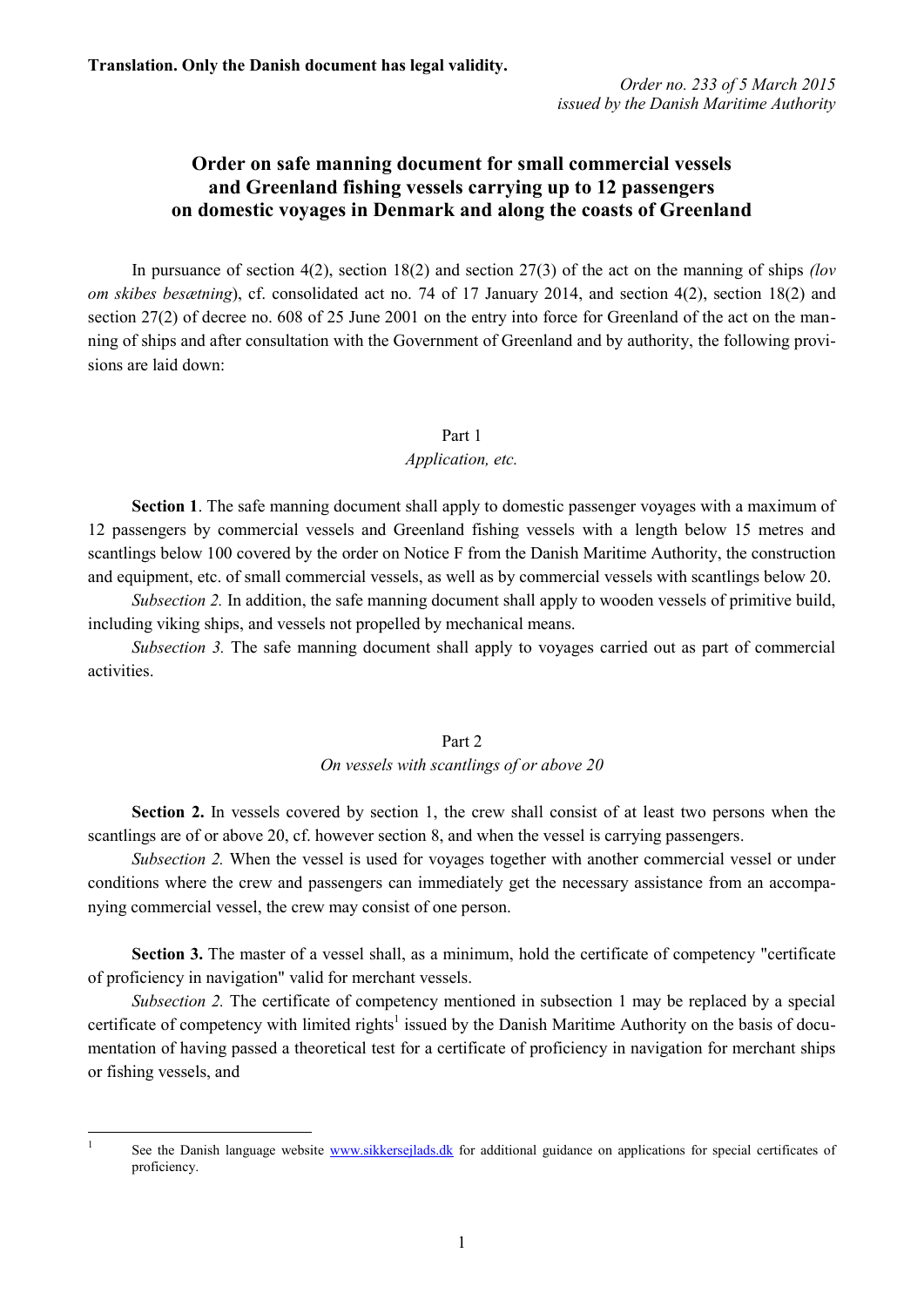- 1) navigational experience on board a similar vessel for at least three months, having completed instructions in onboard fire-fighting equipment and having completed a course in basic maritime safety at a training institution approved by the Danish Maritime Authority, or
- 2) having passed a practical test covering manoeuvring and motor operation on board the vessel in the presence of a person approved by the Danish Maritime Authority, having completed instructions in onboard fire-fighting equipment and having completed a course in basic maritime safety at a training institution approved by the Danish Maritime Authority.

*Subsection 3.* In addition to the certificate of competency mentioned in subsection 1 or subsection 2, the master shall be fit for lookout duty and hold the following:

- 1) A valid certificate as a radio operator in GMDSS, minimum ROC, if the vessel concerned is fitted with a radio. If the vessel is exclusively fitted with a mobile VHF radio system, then SRC.
- 2) A valid certificate as a medical examiner for the ship's medicine chest on board, cf. the order in force on training and qualification certificates for medical examiners on board ships (the maritime health training programmes). If a ship's medicine chest is not required on board the vessel concerned, the master shall have completed an approved first-aid course in accordance with the approved courses offered by the Danish First-Aid Council (*Dansk Førstehjælps Råd*), containing the following modules: Heart-lung rescue, including AED, life-saving first aid, first aid in case of injury and first aid in case of illness.
- 3) A valid health certificate for seafarers and fishermen that does not contain any limitations in the work area for the service on board.

*Subsection 4*. In addition, the master shall be of age and not be under guardianship pursuant to section 5 of the guardianship act (*værgemålsloven*) or under guardianship pursuant to section 7 of the guardianship act (*værgemålsloven*),

*Subsection 5.* As regards sailing boats, the test for a certificate of proficiency mentioned in subsection 2 may be replaced by a passed yacht master examination,  $3<sup>rd</sup>$  class or above.

*Subsection 6.* The master of a Greenland fishing vessel as mentioned in section 1 shall hold a valid certificate as a second hand on fishing vessels or meet the provisions of subsection 1 or subsection 2, cf. however subsection 9.

*Subsection 7.* The master of a vessel with a propulsion power of or above 100 kW shall, in addition to meeting the provisions of subsection 2, have passed the practical test mentioned in subsection 2(ii), covering manoeuvring and motor operation, if he or she does not hold a valid certificate of proficiency in navigation valid for merchant ships or a certificate as a second hand on fishing vessels or above.

*Subsection 8.* If the vessel has a propulsion power of or above 100, but below 750 kW, there shall be a person on board holding a certificate of proficiency in motor operation. This person may, at the same time, be engaged for other service on board. For vessels with a propulsion power of or above 100 kW, but below 750 kW, the Danish Maritime Authority may permit that completed on-the-job training and training programmes in operation, maintenance and safety concerning the vessel's engine(s) are equivalent to a certificate of proficiency in motor operation.

*Subsection 9.* The master of vessels registered in Greenland shall not meet the provisions of subsection 3(iii) on a health certificate. Instead, the Government of Greenland may lay down provisions on medical examinations, etc.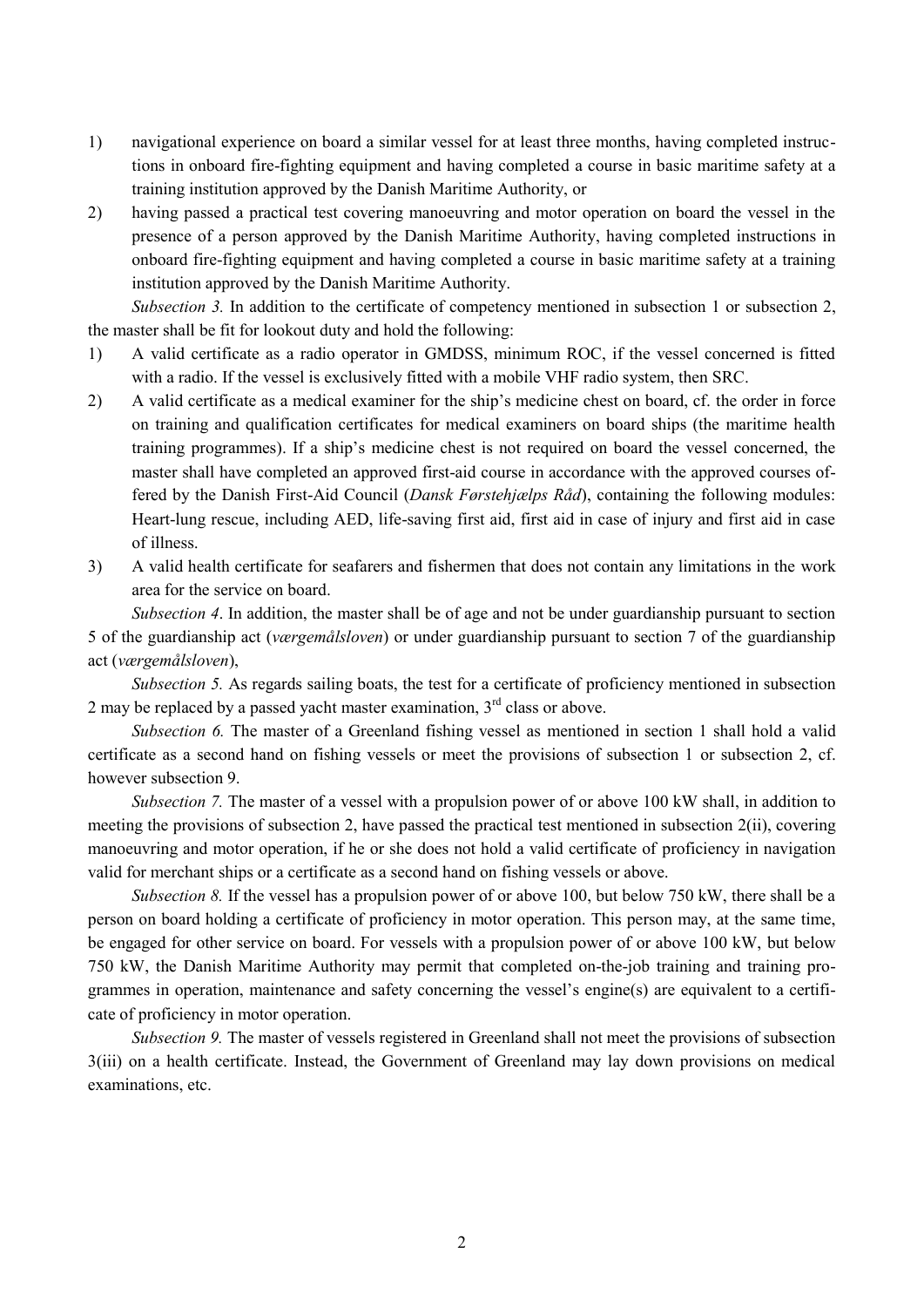**Section 4.** The other crew member in commercial vessels<sup>2</sup> shall:

- 1) have been instructed on board in the operation of the vessel's life-saving appliances and fire-extinguishing equipment;
- 2) have been instructed in the manoeuvring of the vessel;
- 3) hold a health certificate for seafarers and fishermen that does not contain any limitations in the work area for the service on board,
- 4) be fit for lookout duty; and
- 5) be of age.

*Subsection 2.* Crew members on vessels registered in Greenland shall not meet the provisions of subsection 1(iii) on a health certificate. Instead, the Government of Greenland may lay down provisions on medical examinations, etc.

**Section 5.** The Danish Maritime Authority may approve persons for carrying out practical tests, cf. section  $3(2)(ii)$ .

*Subsection 2.* Approval may be granted to persons who

- 1) have been trained as navigating officers at a level that overall provides a qualification level above the professional level of the practical test;
- 2) have the relevant educational experience;
- 3) have participated in one or more practical tests;
- 4) have demonstrated to the Danish Maritime Authority that he or she is qualified to carry out practical tests; and
- 5) have valid liability insurance covering participation in practical tests at sea.

*Subsection 3.* Persons carrying out practical tests shall follow the guidelines issued by the Danish Maritime Authority on the holding of tests and shall for at least one year keep documentation of tests held that shall be presented to the Danish Maritime Authority upon request.

### Part 3

#### *Vessels with scantlings below 20*

Section 6. In commercial vessels<sup>3</sup> or groups of commercial vessels accompanying each other, each with scantlings below 20, the crew shall consist of at least one person so that the vessel(s) has a sufficient crew, making it possible to carry out all navigational and work tasks in an appropriate manner in terms of health and safety, cf. however subsection 2.

*Subsection 2.* As regards commercial vessels mentioned in subsection 1, the owner(s) of the vessels shall ensure that:

1) the vessels are used in accordance with good seamanship and that human lives at sea are secured in a fully safe manner,

 $\sqrt{2}$ <sup>2</sup> The educational requirements for fishermen and the training and certification requirements for masters of fishing vessels with a length below 15 metres are stated in the order in force on the qualification requirements of seafarers and fishermen and on certificates of competency. 3

The educational requirements for fishermen and the training and certification requirements for masters of fishing vessels with a length below 15 metres are stated in the order in force on the qualification requirements of seafarers and fishermen and on certificates of competency.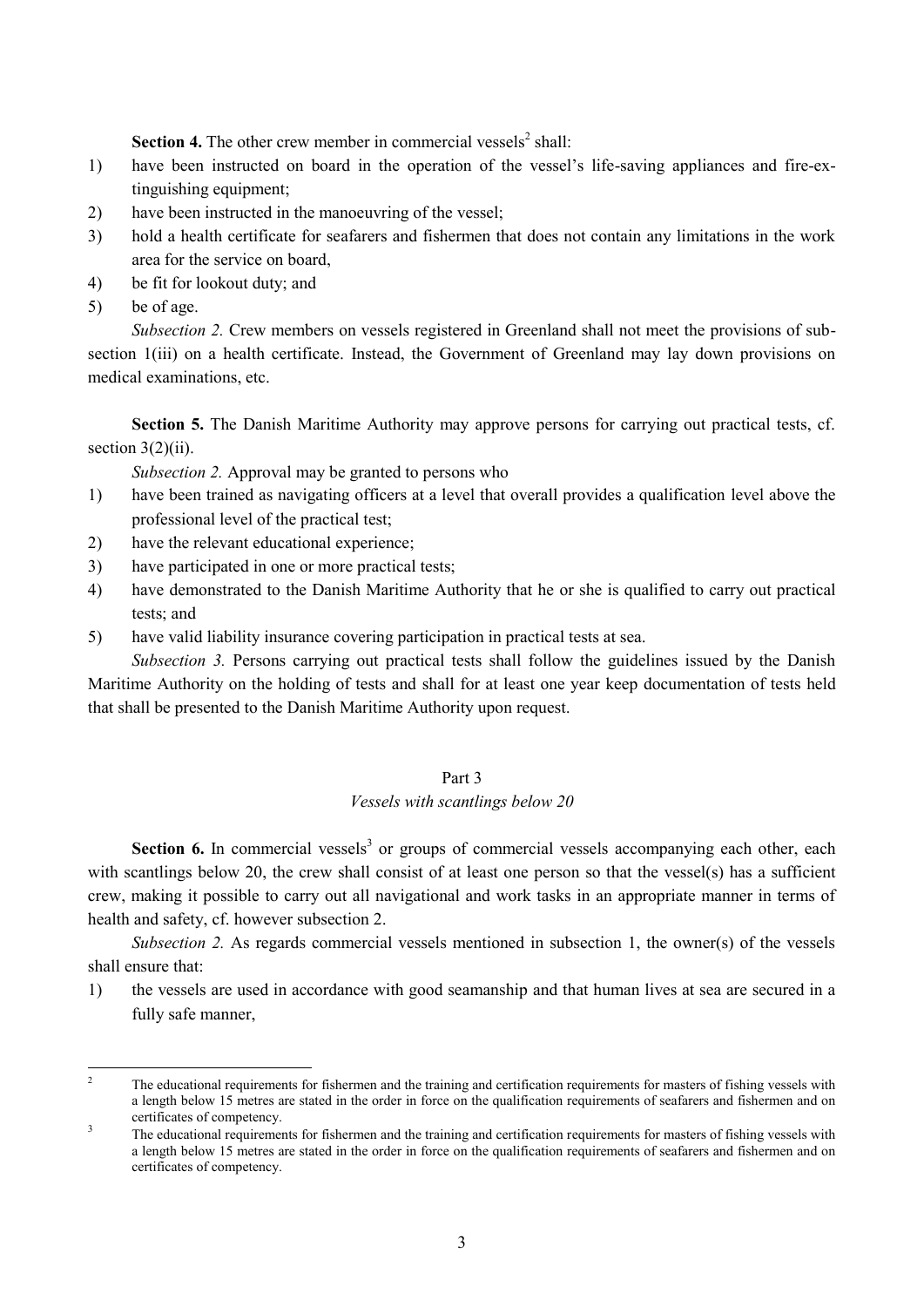- 2) the vessels are manned, designed, equipped and maintained so that they are suitable for the purpose, as well as
- 3) that written safety instructions are available that have been drawn up in accordance with the order in force on small vessels carrying up to 12 passengers and that, in consideration of the trade area, contain the composition of the crew of the commercial vessels accompanying each other.

*Subsection 3.* The master of the vessel or the master responsible for a group of vessels as mentioned in subsection 1 shall as a minimum meet the following criteria:

- 1) Have the relevant navigational experience and, on the basis of an assessment of the safety when using the relevant vessel(s), have acquired the necessary knowledge about the following subjects:
	- a) Regulations for preventing collisions at sea;
	- b) navigation in the relevant navigational area;
	- c) prevention of fire and operation of fire-extinguishing means, including have completed practical training and use of the vessel's fire-extinguishing equipment;
	- d) vessels' stability;
	- e) maritime safety;
	- f) protection of the marine environment; and
	- g) the machinery of small vessels.
- 2) Hold a valid certificate as a radio operator in GMDSS, minimum ROC, if a radio is required in the vessel concerned. If the vessel is exclusively equipped with a mobile VHF radio system, then SRC.
- 3) Hold a certificate as a medical examiner, cf. the order in force on the training and qualification certificates of medical examiners in ships (the maritime health training programmes) if a ship's medicine chest is required in the vessel concerned. If a ship's medicine chest is not required on board the vessel concerned, the master shall have completed an approved first-aid course in accordance with the approved courses of the Danish First-Aid Council (*Dansk Førstehjælps Råd*), containing the following modules: Heart-lung rescue, incl. AED, life-saving first aid, first aid in case of injury and first aid in case of illness.
- 4) Be of age and not be under guardianship pursuant to section 5 of the guardianship act (*værgemålsloven*) or under guardianship pursuant to section 7 of the guardianship act (*værgemålsloven*).

*Subsection 4.* In addition to the master of the vessel or the master responsible for a group of vessels, crew members in commercial vessels as mentioned in subsection 1 shall:

- 1) have been instructed on board in the operation of the vessel's life-saving appliances and fire-extinguishing equipment;
- 2) have been instructed in the vessel's manoeuvring; and
- 3) be of age.

**Section 7***.* If the vessel, cf. section 6(1), has a propulsion power of or above 100 kW, but below 750 kW, the crew shall consist of at least two persons when passengers are being carried. The master of the vessel shall meet the provisions of section 3 and the other crew member shall meet the provisions of section 4. In addition, there shall be a person on board who has passed a test for a certificate of proficiency in motor operation or has completed type-specific instructions and training in the use of the relevant motor. This person may, at the same time, have been engaged for other service on board.